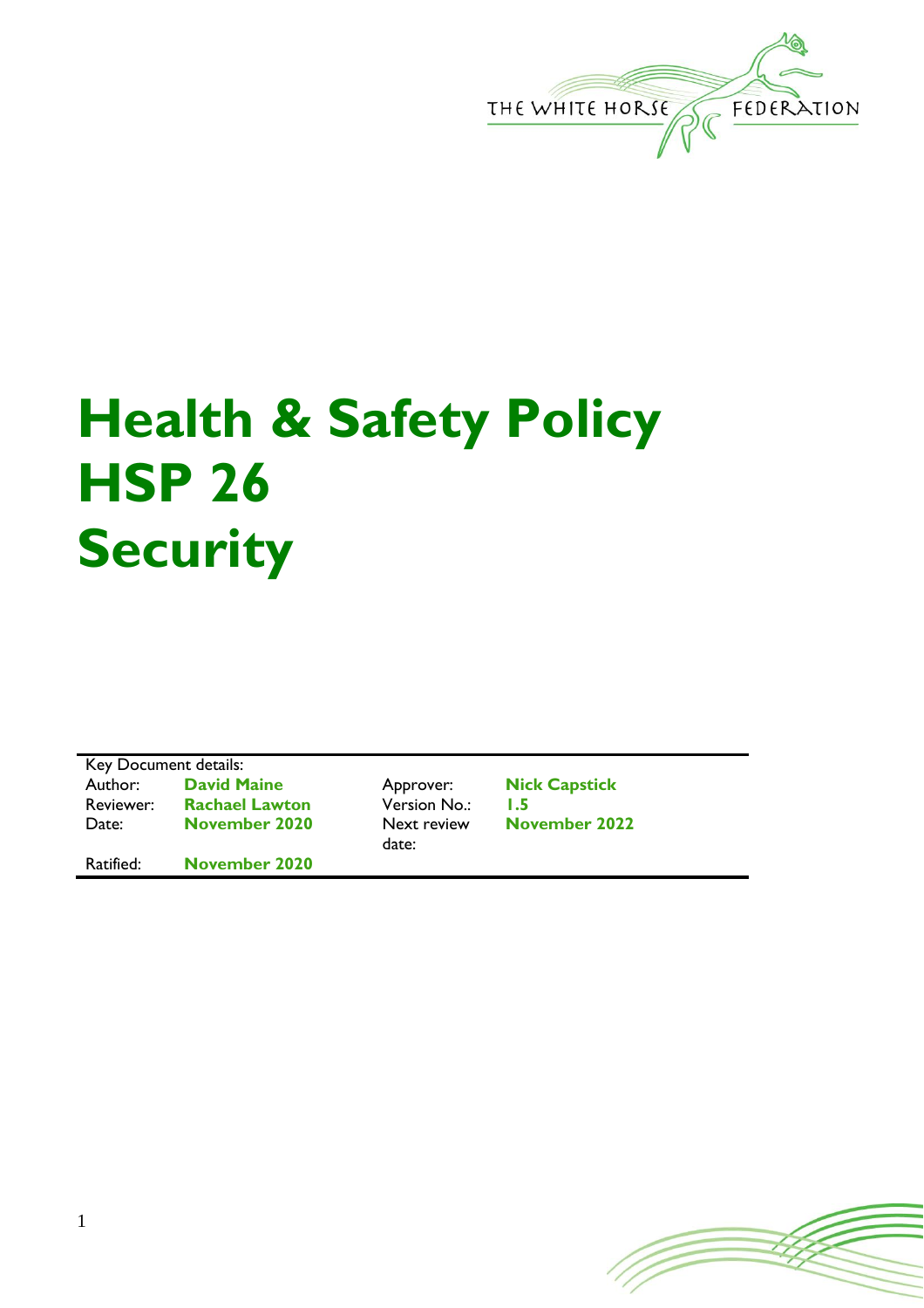

| <b>Title:</b>       | HSP 26 Security                                                                           |
|---------------------|-------------------------------------------------------------------------------------------|
| Author(s):          | David Maine                                                                               |
| Date:               | November 2020                                                                             |
| <b>Review date:</b> | November 2022                                                                             |
| <b>Application:</b> | This policy applies equally to all The White Horse Federation (TWHF) employees            |
|                     | including agency or casual staff, and to all premises where TWHF is either the 'employer' |
|                     | or is in control of the premises.                                                         |

| <b>Definitions</b><br>For the purpose of this policy, the following definitions apply; |                                                                                                     |                                                                                                                   |                                                                                                                                                                                          |  |  |
|----------------------------------------------------------------------------------------|-----------------------------------------------------------------------------------------------------|-------------------------------------------------------------------------------------------------------------------|------------------------------------------------------------------------------------------------------------------------------------------------------------------------------------------|--|--|
|                                                                                        |                                                                                                     | Violence against                                                                                                  | Any incident in which a person is abused, threatened or assaulted by a                                                                                                                   |  |  |
|                                                                                        |                                                                                                     | staff                                                                                                             | member of the public in circumstances relating to their work                                                                                                                             |  |  |
|                                                                                        |                                                                                                     | <b>CCTV</b>                                                                                                       | <b>Closed Circuit Television</b>                                                                                                                                                         |  |  |
| <b>Policy Aims</b>                                                                     |                                                                                                     |                                                                                                                   | This Policy is intended to ensure that where there is a foreseeable risk to personal                                                                                                     |  |  |
|                                                                                        |                                                                                                     |                                                                                                                   | security, or the security of premises, that adequate precautionary measures are considered                                                                                               |  |  |
|                                                                                        |                                                                                                     |                                                                                                                   | and, where appropriate, taken to reduce risk to a residual level.                                                                                                                        |  |  |
|                                                                                        |                                                                                                     |                                                                                                                   | Security will be enhanced if it is treated as an integral part of the schools everyday                                                                                                   |  |  |
|                                                                                        |                                                                                                     |                                                                                                                   | management. All staff must engage with the security measures provided to ensure a                                                                                                        |  |  |
|                                                                                        |                                                                                                     | consistently safe environment.                                                                                    |                                                                                                                                                                                          |  |  |
|                                                                                        |                                                                                                     |                                                                                                                   |                                                                                                                                                                                          |  |  |
| <b>Policy</b>                                                                          |                                                                                                     |                                                                                                                   | TWHF is committed to ensuring, so far as is reasonably practicable, the health, safety and<br>welfare of all its employees, and any other class of person who may work on, visit, or use |  |  |
|                                                                                        |                                                                                                     |                                                                                                                   | its premises, or who may be affected by its activities or services. To achieve this TWHF                                                                                                 |  |  |
|                                                                                        |                                                                                                     |                                                                                                                   | manages security in its premises to:                                                                                                                                                     |  |  |
|                                                                                        |                                                                                                     | Control access to TWHF premises.                                                                                  |                                                                                                                                                                                          |  |  |
|                                                                                        |                                                                                                     | Increase personal safety of staff, pupils and visitors by providing a visual deterrent<br>to potential offenders. |                                                                                                                                                                                          |  |  |
|                                                                                        |                                                                                                     | Protect TWHF buildings and assets.<br>٠                                                                           |                                                                                                                                                                                          |  |  |
|                                                                                        |                                                                                                     | Support the Police in a bid to deter and detect crime.                                                            |                                                                                                                                                                                          |  |  |
|                                                                                        |                                                                                                     | Assist in identifying, apprehending and prosecuting offenders.                                                    |                                                                                                                                                                                          |  |  |
|                                                                                        |                                                                                                     |                                                                                                                   | Assist in managing the school.                                                                                                                                                           |  |  |
|                                                                                        |                                                                                                     |                                                                                                                   |                                                                                                                                                                                          |  |  |
| <b>Risk</b>                                                                            |                                                                                                     |                                                                                                                   | Injury or damage to property, assets or persons.                                                                                                                                         |  |  |
|                                                                                        | <b>Responsibility</b>                                                                               |                                                                                                                   | This responsibility is discharged primarily at the line management/operational level.                                                                                                    |  |  |
|                                                                                        | <b>Roles &amp; Responsibilities</b>                                                                 |                                                                                                                   |                                                                                                                                                                                          |  |  |
| $\mathsf{I}$ .                                                                         | Roles and responsibilities are defined in HSP2 Organisation.                                        |                                                                                                                   |                                                                                                                                                                                          |  |  |
|                                                                                        |                                                                                                     |                                                                                                                   |                                                                                                                                                                                          |  |  |
|                                                                                        |                                                                                                     | Any specific actions are detailed in the arrangements section below.                                              |                                                                                                                                                                                          |  |  |
|                                                                                        | <b>Arrangements</b>                                                                                 |                                                                                                                   |                                                                                                                                                                                          |  |  |
| $\mathsf{I}$ .                                                                         | <b>Risk Assessment</b>                                                                              |                                                                                                                   |                                                                                                                                                                                          |  |  |
|                                                                                        |                                                                                                     |                                                                                                                   |                                                                                                                                                                                          |  |  |
|                                                                                        | A suitable and sufficient risk assessment of security will be conducted and recorded for every TWHF |                                                                                                                   |                                                                                                                                                                                          |  |  |
| site.                                                                                  |                                                                                                     |                                                                                                                   |                                                                                                                                                                                          |  |  |
|                                                                                        |                                                                                                     |                                                                                                                   |                                                                                                                                                                                          |  |  |

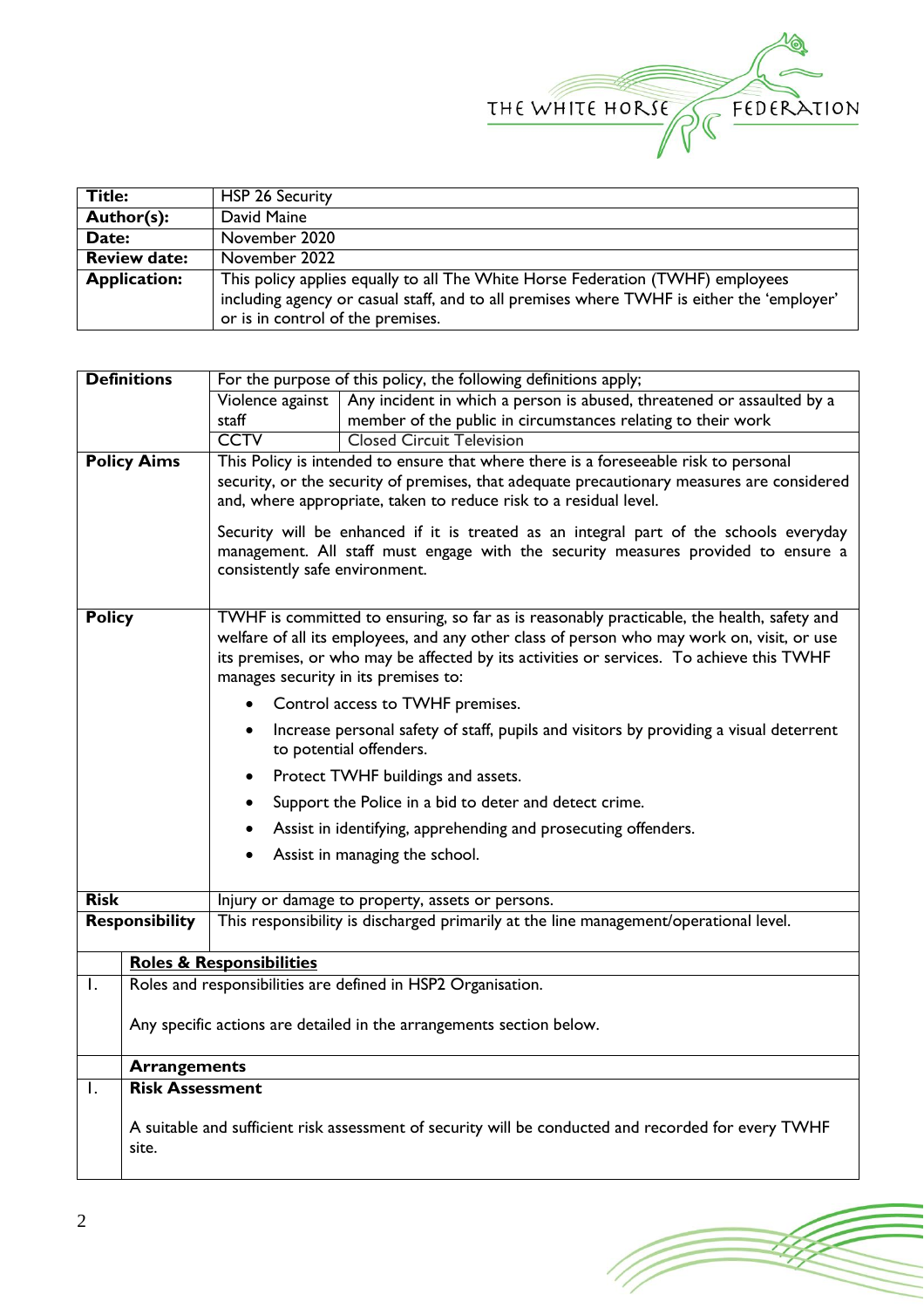

(T

|                  | The risk assessment will identify all significant security risks and the control measures required to<br>reduce or mitigate these risks. See GRA 26.1 Site Security and HSF 26.2 DFE Security survey and risk<br>assessment for guidance.                                                                                                                                                                                                                                                                                                                                                               |
|------------------|---------------------------------------------------------------------------------------------------------------------------------------------------------------------------------------------------------------------------------------------------------------------------------------------------------------------------------------------------------------------------------------------------------------------------------------------------------------------------------------------------------------------------------------------------------------------------------------------------------|
|                  | It is important that staff present outside of normal working hours are not forgotten, e.g. Adult Education<br>staff, Cleaners, Site Managers and staff working alone after school, attending parents' evenings or working<br>in the holidays.                                                                                                                                                                                                                                                                                                                                                           |
| $\overline{2}$ . | <b>Conventional limitation of access to premises</b>                                                                                                                                                                                                                                                                                                                                                                                                                                                                                                                                                    |
|                  | The conventional means of limiting access to premises is effected by fencing, good quality doors, windows,<br>locks and signs and is intended to prevent and deter unauthorised visitors from coming on to the site.                                                                                                                                                                                                                                                                                                                                                                                    |
|                  | The boundary of the property should be delineated by a well-maintained fence, of a uniform minimum<br>height, with the minimum number of vehicular and pedestrian access points gated to the same height. It<br>may be appropriate to strengthen the barrier, which the fence presents by growing a hedge inside and<br>up to, and partially through, the fence, to a height of I meter. Anti-climb paint can be used on top of a<br>wall, or at other locations, to deter intruders. Access points should be reviewed regularly and if they<br>become redundant they should be permanently closed off. |
|                  | Good quality doors, windows and locks are important in preventing unauthorised access in and out of<br>working hours. Warped or badly fitting doors or windows are easier to break through and are a clear<br>sign of an easy option to a would-be intruder. The condition of doors, windows and locks should be<br>reviewed regularly and a maintenance and replacement regime put in place.                                                                                                                                                                                                           |
|                  | A single individual should have responsibility for controlling keys in the premises using a key register and<br>a secure key storage facility. Keys should be labelled and all holders should sign for the keys held. There<br>should be a protocol to ensure that keys are returned when staff are re-deployed or take up employment<br>elsewhere.                                                                                                                                                                                                                                                     |
|                  | Directional signs should be used to indicate the location of entrances, vehicle parks and key buildings and<br>facilities. It is particularly important that the Reception entrance is boldly signed, so that visitors arriving<br>on foot or vehicle have no doubt as to where to go; with such signs in place would-be intruders cannot<br>claim ignorance as a reason for being in an unauthorised place and a potential threat to children, young<br>people and staff.                                                                                                                              |
|                  | Information signs should be used to identify the premises. The standard signs with school and other<br>logos, as agreed, should be used.                                                                                                                                                                                                                                                                                                                                                                                                                                                                |
|                  | Prohibition signs, placed at appropriate positions, should be used to reinforce the policy that<br>unauthorised admission is not permitted.                                                                                                                                                                                                                                                                                                                                                                                                                                                             |
| $\overline{3}$ . | The specialist control of access to premises                                                                                                                                                                                                                                                                                                                                                                                                                                                                                                                                                            |
|                  | The specialist control of access to premises is effected by electronic entry systems, visitor control<br>procedures and measures such as the treatment of, walls, drainpipes, etc. with proprietary anti-climb<br>paint.                                                                                                                                                                                                                                                                                                                                                                                |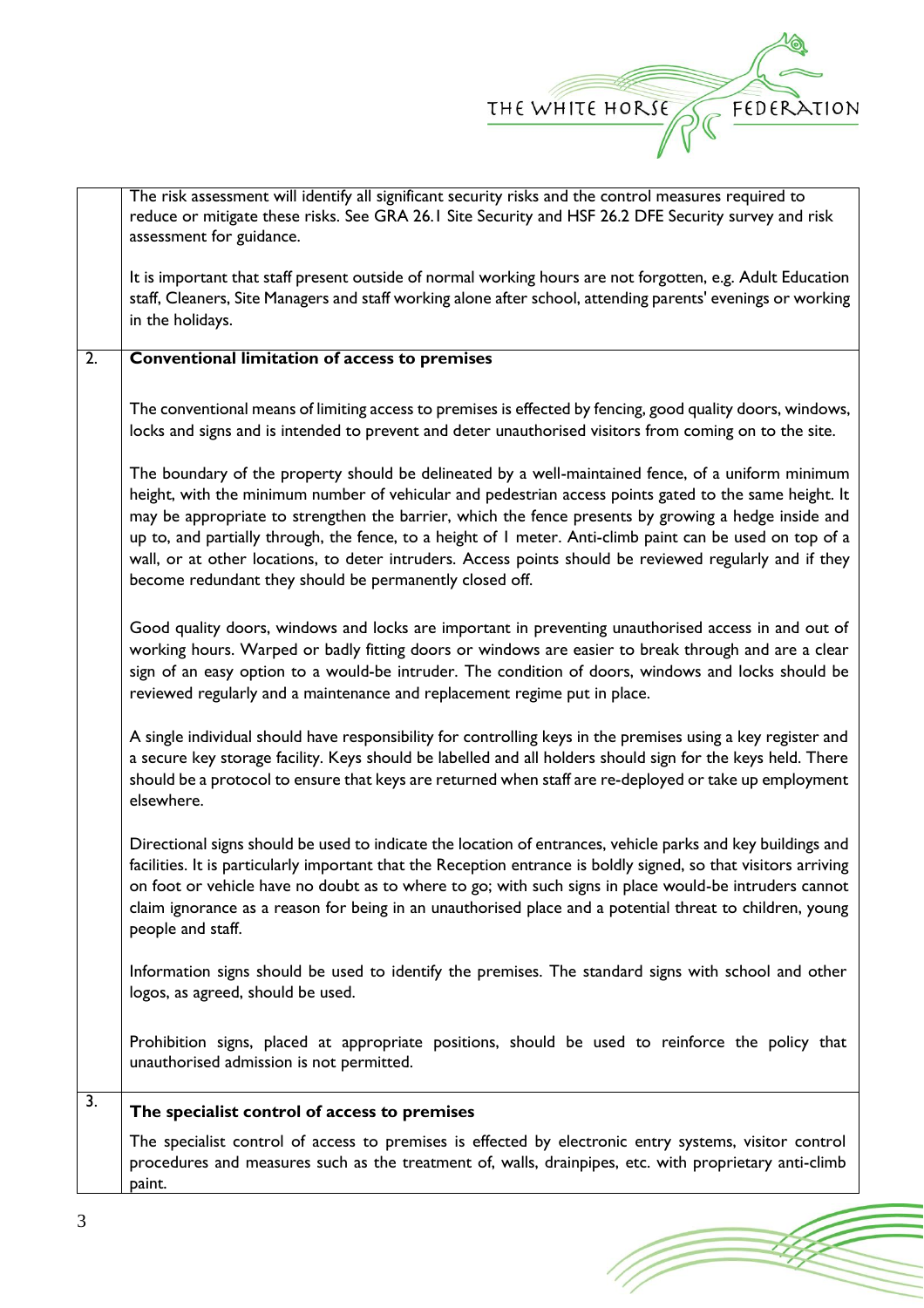

⅂

|                  | Electronic entry systems are the main specialist means of controlling access to premises. Control is<br>affected by preventing access through the main entrance, and possibly through other doors, by an<br>electronically controlled lock. Doors can be operated as follows:                                                                                                                                |  |  |  |
|------------------|--------------------------------------------------------------------------------------------------------------------------------------------------------------------------------------------------------------------------------------------------------------------------------------------------------------------------------------------------------------------------------------------------------------|--|--|--|
|                  | locally by holders of swipe cards or proximity fobs, or by a key pad, or;<br>$\bullet$<br>remotely by a control circuit operated by a staff member sited in a suitable location, e.g., in the<br>main office. Where there is no direct line of sight between the office and the entrance door<br>there can be an audio or audio/visual link so that visitor identification can take place prior to<br>entry. |  |  |  |
|                  | It is particularly important where an electronic entry system has been fitted that all other doors giving<br>access to premises are reviewed and managed, because a controlled entrance will prompt an<br>unauthorised visitor to seek other means of access.                                                                                                                                                |  |  |  |
|                  | Users of premises need to be briefed not to allow casual access to unknown persons into the premises<br>until they have been identified at the main controlled entrance.                                                                                                                                                                                                                                     |  |  |  |
|                  | Visitors should be directed to the main entrance where they should sign in and be issued with a visitor<br>identity badge, which should be worn throughout the visit and returned before leaving. Staff, pupils and<br>young people need to be briefed to challenge visitors without badges.                                                                                                                 |  |  |  |
| 4.               | The monitoring of access to the premises using CCTV                                                                                                                                                                                                                                                                                                                                                          |  |  |  |
|                  | The monitoring of access to the premises can be effected by the use of Closed Circuit Television (CCTV).                                                                                                                                                                                                                                                                                                     |  |  |  |
|                  | See HSP 25 CCTV for more details.                                                                                                                                                                                                                                                                                                                                                                            |  |  |  |
| $\overline{5}$ . | <b>Training</b>                                                                                                                                                                                                                                                                                                                                                                                              |  |  |  |
|                  | <b>Induction Training</b>                                                                                                                                                                                                                                                                                                                                                                                    |  |  |  |
|                  | It is important that all staff are given an adequate security briefing as part of the induction into their areas<br>of work. Staff should be informed about the arrangements in place for dealing with aggressive or violent<br>behaviour and receive instruction in techniques for dealing with such incidents.                                                                                             |  |  |  |
|                  | <b>Specialist Training</b>                                                                                                                                                                                                                                                                                                                                                                                   |  |  |  |
|                  | Training for staff in assertiveness skills, dealing with the public, dealing with violence, recognising and<br>defusing potentially violent situations, blocking and breakaway techniques are an essential part of<br>preventing violence to staff.                                                                                                                                                          |  |  |  |
|                  | Managers should ensure that any staff at risk receive the necessary training, which should be aimed at<br>helping staff defuse or avoid potentially hazardous situations.                                                                                                                                                                                                                                    |  |  |  |
|                  | Training for staff should include references to the part that various types of discrimination, e.g., racial<br>discrimination, can play in the management of violent or potentially violent situations.                                                                                                                                                                                                      |  |  |  |
| 6.               | <b>Reporting</b>                                                                                                                                                                                                                                                                                                                                                                                             |  |  |  |

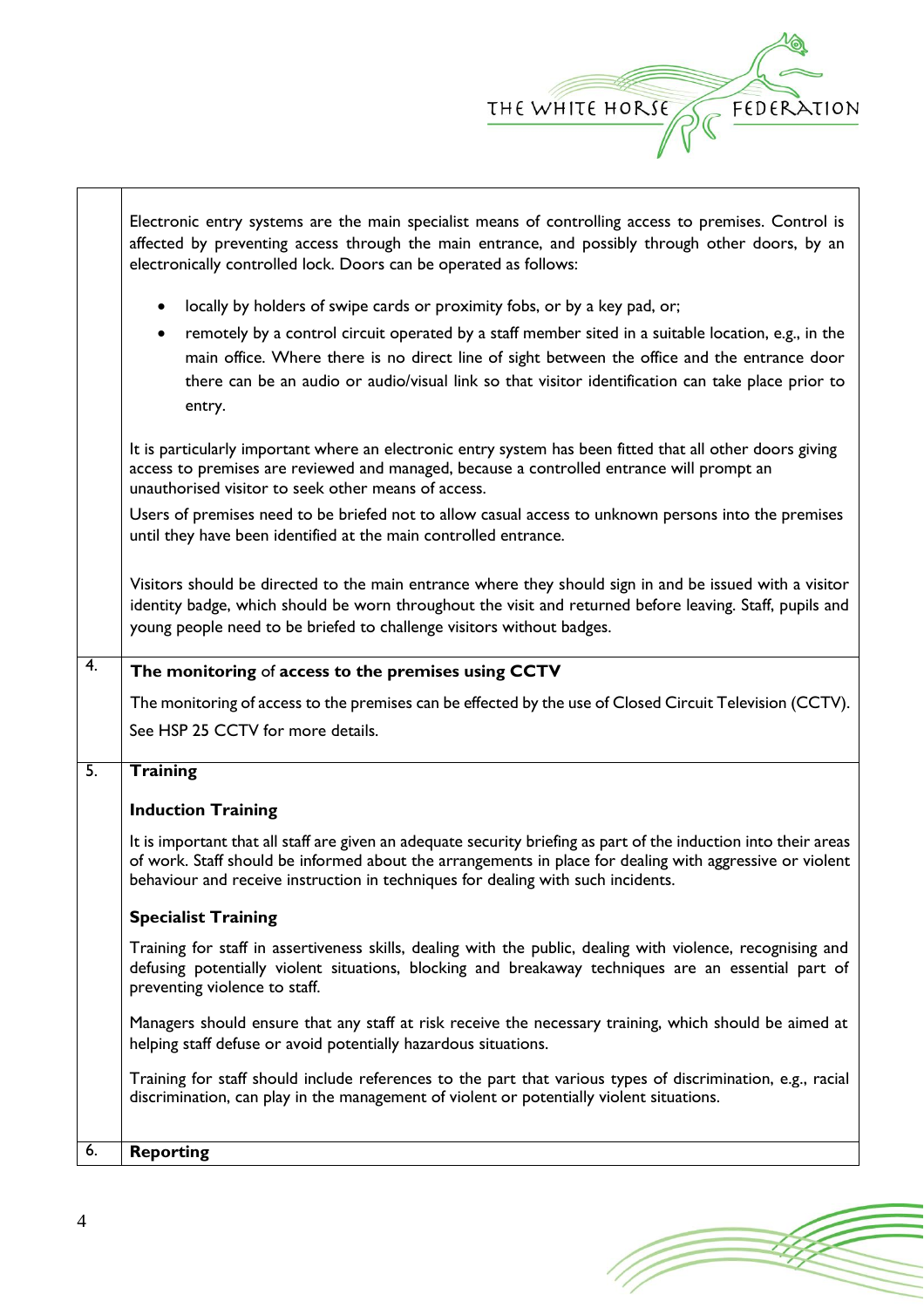

|                  | Staff must be encouraged to report all types of threatening or violent behaviour and be confident that<br>action will be taken. Staff should be given every support during what may be a traumatic experience and<br>no one should stay silent out of fear of reprisal or ridicule, or a misplaced sense of guilt or personal<br>failure. HSG 9.1 Violence and Aggression Reporting Flow Chart should be followed to log and report<br>acts of violence and aggression. Threatening behaviour and violent incidents should not go unreported<br>from a feeling that reports will detract from the establishment's reputation. Where appropriate the Police<br>should be informed. |  |  |
|------------------|-----------------------------------------------------------------------------------------------------------------------------------------------------------------------------------------------------------------------------------------------------------------------------------------------------------------------------------------------------------------------------------------------------------------------------------------------------------------------------------------------------------------------------------------------------------------------------------------------------------------------------------------------------------------------------------|--|--|
| $\overline{7}$ . | <b>Physical Environment</b>                                                                                                                                                                                                                                                                                                                                                                                                                                                                                                                                                                                                                                                       |  |  |
|                  | The physical environment where staff have contact with the public is very important. The location and<br>layout of reception, waiting and interview areas and offices must be carefully considered.                                                                                                                                                                                                                                                                                                                                                                                                                                                                               |  |  |
|                  | The surroundings of any reception or waiting area can affect the mood of people waiting to be seen.<br>'Group dynamics' can have a significant impact on behaviour. A waiting room full of dissatisfied people<br>can create a situation in which the individuals reinforce each others' negative experiences and a volatile<br>person may feel vindicated in behaving aggressively.<br>Special attention should be given to ensure that these areas are friendly and welcoming to help reduce<br>the incidents of aggression from dissatisfied clients.                                                                                                                          |  |  |
|                  | Ensure that posters, leaflets and notices are up to date and in good condition.                                                                                                                                                                                                                                                                                                                                                                                                                                                                                                                                                                                                   |  |  |
|                  | Careful thought should be given to the location, configuration and equipment for interview rooms.                                                                                                                                                                                                                                                                                                                                                                                                                                                                                                                                                                                 |  |  |
|                  | When classrooms or other rooms are used for interviewing, e.g., on parents' evenings, the usual layout<br>may not be secure. The configuration should be changed so that members of staff cannot be trapped in<br>the room. Staff should have an unobstructed exit and if only one exit is available the interviewer should<br>be seated nearer the exit than the interviewee.                                                                                                                                                                                                                                                                                                    |  |  |
|                  | Furnishings and equipment in the interview area should be considered and items which could be used<br>as weapons removed.                                                                                                                                                                                                                                                                                                                                                                                                                                                                                                                                                         |  |  |
|                  | Wherever possible the interview should be conducted in the seated position. Staff should ideally remain<br>seated even if the other person does not.                                                                                                                                                                                                                                                                                                                                                                                                                                                                                                                              |  |  |
| 8.               | <b>Potential for Violence Associated with Criminal Activity</b>                                                                                                                                                                                                                                                                                                                                                                                                                                                                                                                                                                                                                   |  |  |
|                  | The most likely motives are:<br>walk-in opportunistic theft to obtain money or personal property;<br>$\bullet$<br>attacks on staff carrying money for banking;<br>incidents arising out of personal retribution between individuals or groups of pupils or young<br>$\bullet$<br>people;<br>persons found trespassing;<br>٠                                                                                                                                                                                                                                                                                                                                                       |  |  |
|                  | abduction of a child either by a parent or carer disputing custody, or by an unknown person for<br>criminal purposes.                                                                                                                                                                                                                                                                                                                                                                                                                                                                                                                                                             |  |  |
|                  | Concern about the possibility of abduction may rise following the reported presence in the vicinity of<br>an education establishment of a so-called 'Convicted Schedule 1 Sex Offender'. Reports or allegations in<br>the media, or in the community, about the presence of such persons can be very worrying for children,                                                                                                                                                                                                                                                                                                                                                       |  |  |

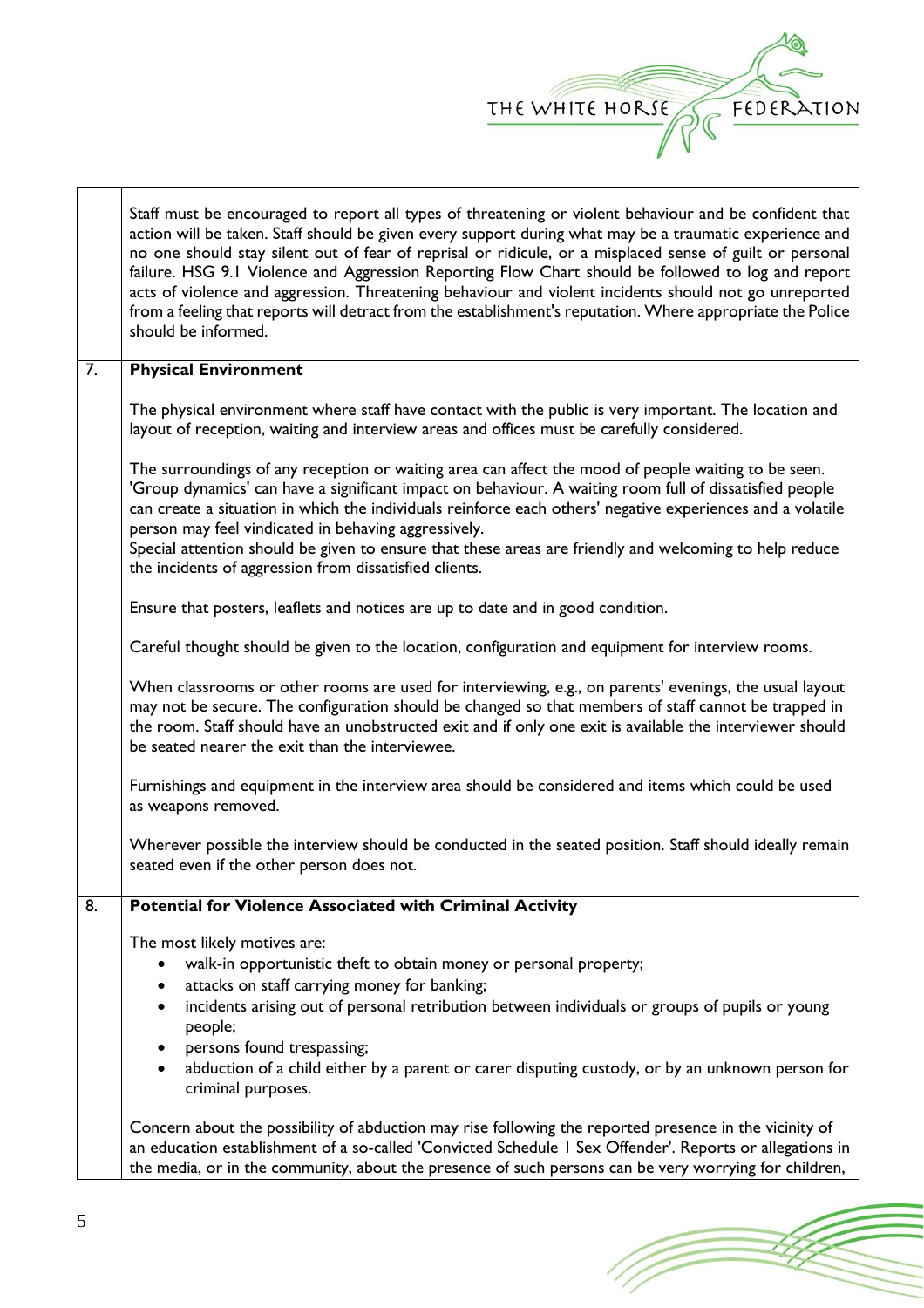

|                   | parents and staff. Heads of establishments in responding to these reports or allegations may wish to<br>consider the following:                                                                                                                                                                                                                                                                                                                                                                                                                                                                                                                                                                                                                        |  |  |
|-------------------|--------------------------------------------------------------------------------------------------------------------------------------------------------------------------------------------------------------------------------------------------------------------------------------------------------------------------------------------------------------------------------------------------------------------------------------------------------------------------------------------------------------------------------------------------------------------------------------------------------------------------------------------------------------------------------------------------------------------------------------------------------|--|--|
|                   | reminding children in assembly about personal safety;                                                                                                                                                                                                                                                                                                                                                                                                                                                                                                                                                                                                                                                                                                  |  |  |
|                   | sending a note to parents as a response to the reported presence of offenders.                                                                                                                                                                                                                                                                                                                                                                                                                                                                                                                                                                                                                                                                         |  |  |
|                   | Great care has to be taken regarding the disclosure of information about these offenders. The letter to<br>parents should avoid phrases such as 'convicted sex offender' but give specific advice about safety on<br>the way to and from the establishment.                                                                                                                                                                                                                                                                                                                                                                                                                                                                                            |  |  |
|                   | The Police should be contacted immediately in the event of criminal activity.                                                                                                                                                                                                                                                                                                                                                                                                                                                                                                                                                                                                                                                                          |  |  |
| 9.                | Fighting between pupils / young people                                                                                                                                                                                                                                                                                                                                                                                                                                                                                                                                                                                                                                                                                                                 |  |  |
|                   | Members of staff intervening in a fight need to be aware of restraint techniques and the use of<br>reasonable force.                                                                                                                                                                                                                                                                                                                                                                                                                                                                                                                                                                                                                                   |  |  |
|                   | When there is a fight, the member of staff will have to make a judgement, balancing the legal duty of<br>care to pupils / young people against the danger to her/himself in:                                                                                                                                                                                                                                                                                                                                                                                                                                                                                                                                                                           |  |  |
|                   | intervening verbally to stop the fight;<br>$\bullet$<br>seeking to break up the fight unassisted, using reasonable physical force;<br>seeking assistance to break up of the fight.                                                                                                                                                                                                                                                                                                                                                                                                                                                                                                                                                                     |  |  |
| $\overline{10}$ . | <b>Visiting private households</b>                                                                                                                                                                                                                                                                                                                                                                                                                                                                                                                                                                                                                                                                                                                     |  |  |
|                   | It is very important that all staff whose duties take them into private households should plan visits in<br>advance. The measures listed below should also be adopted as necessary:<br>staff will use the lone worker system<br>$\bullet$<br>Staff will leaving details of the visits with a responsible person at their office base. They will then<br>٠<br>let the office know when the meeting has concluded safely;<br>mobile phone to be available;<br>$\bullet$<br>staff to visit in pairs;<br>$\bullet$<br>make a mental note of 'escape routes';<br>$\bullet$<br>be aware of any dogs in the household (if necessary request that they be put in a separate<br>room);<br>always withdraw immediately a potentially dangerous situation occurs. |  |  |
| $\Pi$ .           | Responding to panic alarms or other emergency requests for assistance                                                                                                                                                                                                                                                                                                                                                                                                                                                                                                                                                                                                                                                                                  |  |  |
|                   | A written procedure should be in place for responding to panic alarms, etc., in offices, reception areas<br>and interview rooms. The procedure should be practised. Procedures should detail:                                                                                                                                                                                                                                                                                                                                                                                                                                                                                                                                                          |  |  |
|                   | the staff training needed to ensure a competent response;                                                                                                                                                                                                                                                                                                                                                                                                                                                                                                                                                                                                                                                                                              |  |  |
|                   | who would take overall control of the situation;                                                                                                                                                                                                                                                                                                                                                                                                                                                                                                                                                                                                                                                                                                       |  |  |
|                   | who is expected to respond;                                                                                                                                                                                                                                                                                                                                                                                                                                                                                                                                                                                                                                                                                                                            |  |  |
|                   | what they are expected to do;<br>any special instructions.                                                                                                                                                                                                                                                                                                                                                                                                                                                                                                                                                                                                                                                                                             |  |  |
|                   |                                                                                                                                                                                                                                                                                                                                                                                                                                                                                                                                                                                                                                                                                                                                                        |  |  |

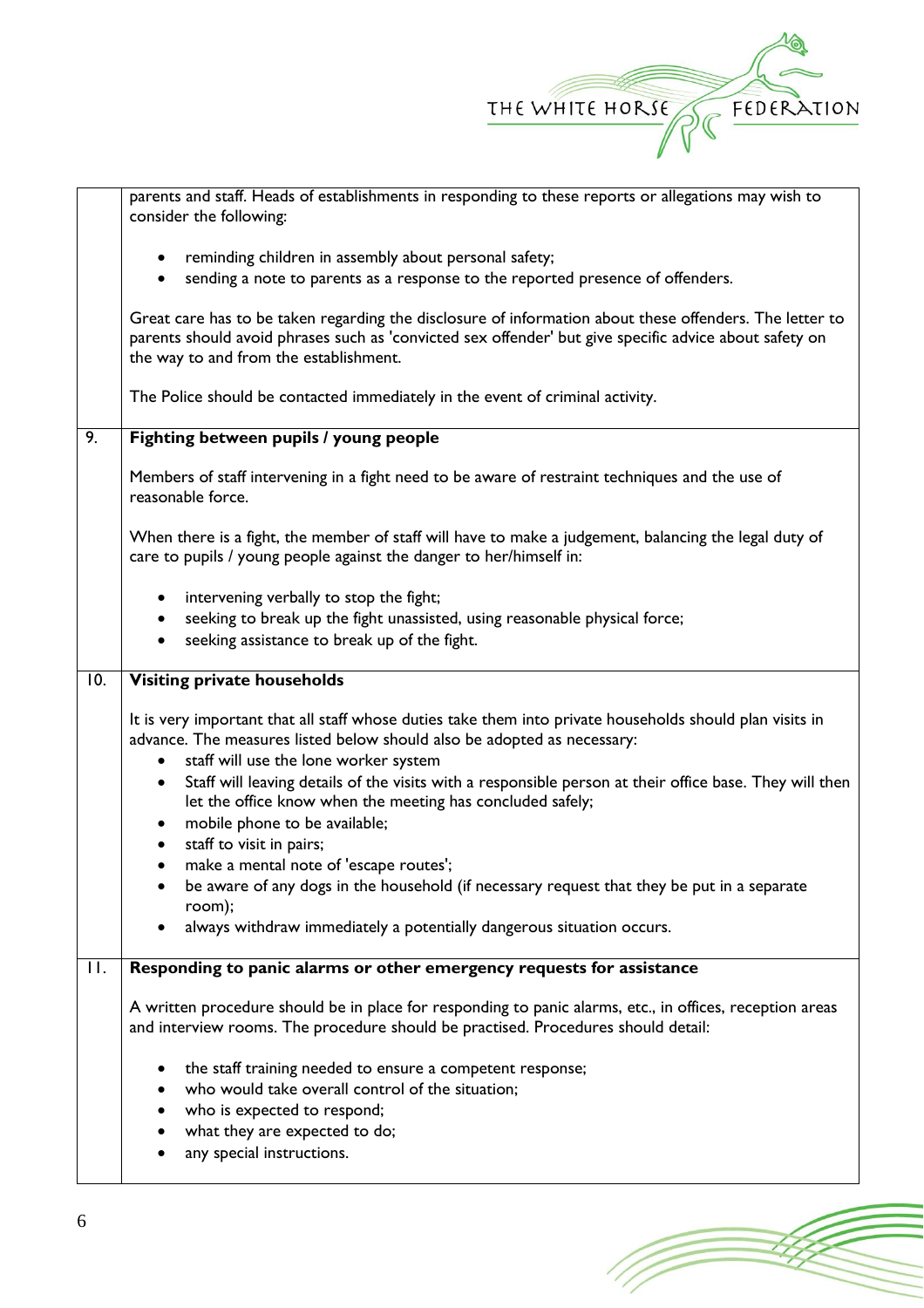

|                   | Alarms, where fitted, should be regularly tested and monitoring procedures drawn up to ensure they<br>work efficiently.                                                                                                                                                                                                                      |  |  |
|-------------------|----------------------------------------------------------------------------------------------------------------------------------------------------------------------------------------------------------------------------------------------------------------------------------------------------------------------------------------------|--|--|
|                   | Written records of alarm tests, exercises and monitoring procedures should be kept.                                                                                                                                                                                                                                                          |  |  |
| 12.               | <b>Premises Security</b>                                                                                                                                                                                                                                                                                                                     |  |  |
|                   | The protection of property is of secondary importance to the direct protection of people. The<br>protection of premises is, however, important because of the effects of security failure on people and<br>for financial and insurance reasons.                                                                                              |  |  |
|                   | The consequential effects, for staff, pupils, young people and parents, of loss of material or damage to<br>the fabric of buildings, caused by intruders, should not be under-estimated.                                                                                                                                                     |  |  |
|                   | The security of the building needs to be considered continuously as intruders can cause damage at any<br>time, even during the working day. The main period, however, when the building is vulnerable to<br>intruders is out of working hours.                                                                                               |  |  |
|                   | Out of hours security can be facilitated in several ways, the principle means are listed and then<br>expanded upon below:                                                                                                                                                                                                                    |  |  |
|                   | provision of a proprietary intruder alarm with off-site monitoring and an up to date key holder<br>list;                                                                                                                                                                                                                                     |  |  |
|                   | a good relationship with the local police force;<br>$\bullet$<br>observant and co-operative neighbours;<br>$\bullet$                                                                                                                                                                                                                         |  |  |
|                   | via the design of the site, to ensure, as far as possible, that intruders can be observed;<br>$\bullet$                                                                                                                                                                                                                                      |  |  |
| $\overline{13}$ . | <b>Intruder Alarms</b>                                                                                                                                                                                                                                                                                                                       |  |  |
|                   | The purpose of the intruder alarm is to give an automatic warning of the presence of intruders via a<br>range of sensors, which monitor the premises when the alarm is set. The sensors take the form of<br>movement detectors using infrared or electro-mechanical technology.                                                              |  |  |
|                   | Passive Infra-Red (PIR) detectors are usually mounted in the ceiling corners of rooms and 'looks at the<br>room' and monitors the amount of infra-red energy present. Any rapid change in the infrared energy,<br>such as that caused by a moving person, will trigger an imbalance and activate the alarm at the alarm<br>receiving centre. |  |  |
|                   | Electro-mechanical sensors are fitted to doors and windows and when set and moved beyond certain<br>parameters send a similar alarm to the alarm receiving centre.                                                                                                                                                                           |  |  |
|                   | Staff at the alarm receiving centre will notify the on call security provider who will attend site. If<br>necessary, the Site Manager or key holder will also be informed. If required the Police can then also be<br>called.                                                                                                                |  |  |
|                   | Intruder alarm systems can be designed to produce an alarm condition if they have been tampered<br>with, or even if the alarm has not been set.                                                                                                                                                                                              |  |  |
| 14.               | Out of hours call outs                                                                                                                                                                                                                                                                                                                       |  |  |
|                   |                                                                                                                                                                                                                                                                                                                                              |  |  |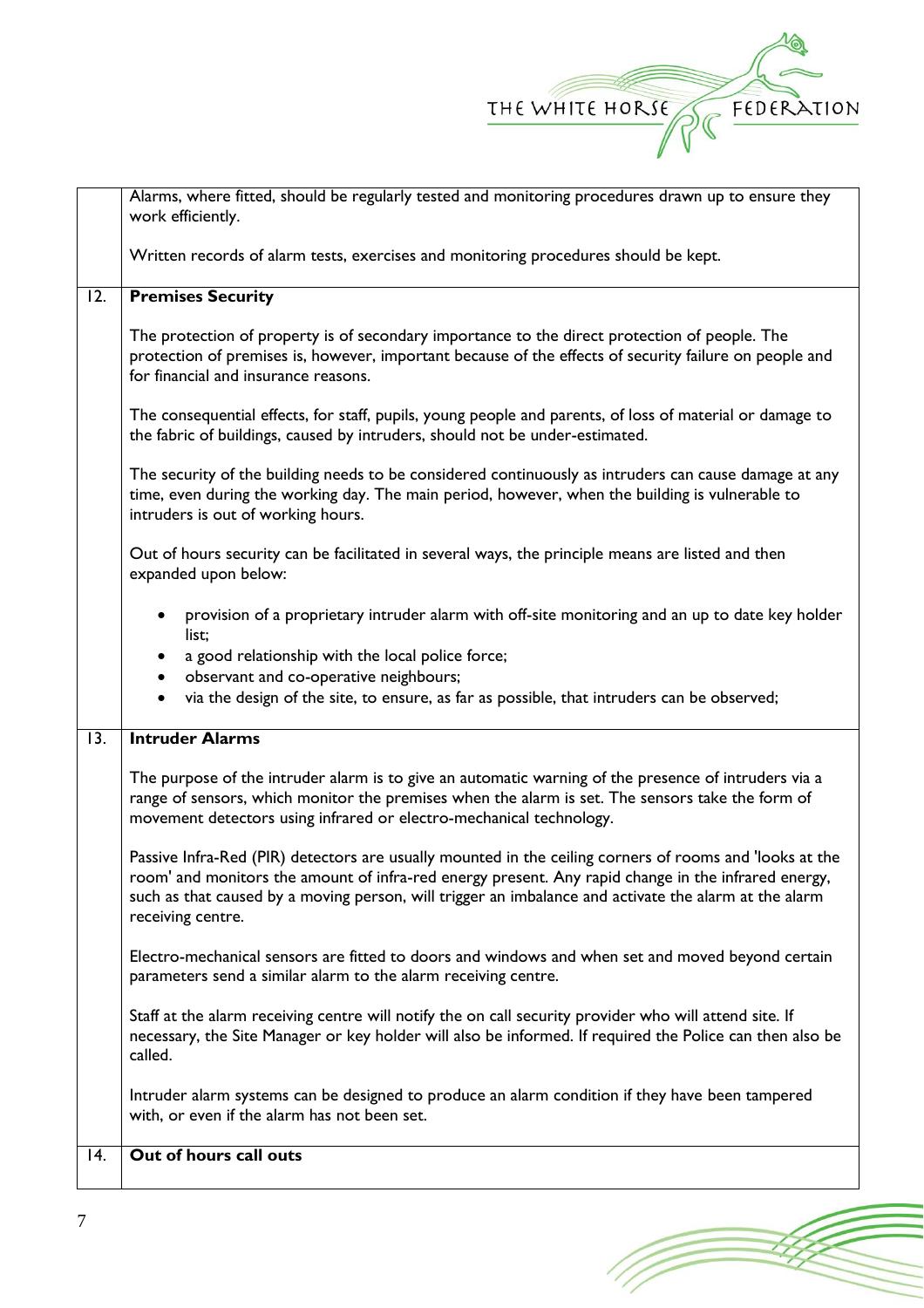

|                   | The on call security provider must attend site to investigate the call. A key holder may be required to<br>attend site depending on the severity of the incident. The Police may also need to attend.                                                                                                                                                           |  |  |
|-------------------|-----------------------------------------------------------------------------------------------------------------------------------------------------------------------------------------------------------------------------------------------------------------------------------------------------------------------------------------------------------------|--|--|
|                   | False alarms may be caused in several ways:                                                                                                                                                                                                                                                                                                                     |  |  |
|                   | user error, i.e., alarmed doors or windows not secured properly or staff enter the premises<br>unaware that the alarm is set;<br>'technical' problems with the installation. These can range from obsolescent or worn sensors to<br>$\bullet$<br>the false activation of sensors by display materials or spiders.                                               |  |  |
|                   | The staff involved in the 'user error' must be briefed to ensure they understand the workings and<br>limitations of the alarm system. Early contact with the alarm system provider will be necessary where<br>the false alarms are caused by technical problems.                                                                                                |  |  |
| $\overline{15}$ . | <b>Police relations</b>                                                                                                                                                                                                                                                                                                                                         |  |  |
|                   | Relationships with the local police have to be worked at, because of the turnover of police personnel,<br>but can bring considerable benefits to an establishment.                                                                                                                                                                                              |  |  |
|                   | Good local contacts will mean that the local team are likely to know relevant members of staff and will<br>be familiar with the premises. Local officers who are known will be able to assist with arrangements for<br>attendance and the deployment of other police resources when an incident occurs.                                                         |  |  |
|                   | When incidents such as vandalism occur at education establishments it may be particularly important<br>for the police to attend so that staff and pupils see a police response. It may be necessary when<br>reporting incidents such as vandalism to insist on a police attendance so that damage can be assessed.                                              |  |  |
|                   | The police incident reference number should be recorded so that the insurance claim and any future<br>incidents can be cross-referenced.                                                                                                                                                                                                                        |  |  |
|                   | Local police representatives could also be receptive to taking part in appropriate curriculum-based<br>activities at the establishment and may also respond to an invitation to attend a governor's meeting, or<br>even become a governor.                                                                                                                      |  |  |
|                   | The local Crime Prevention Officer (CPO) is an important and unbiased source of advice and<br>information about security-related matters.                                                                                                                                                                                                                       |  |  |
| 16.               | Management and Cleanliness of the Site                                                                                                                                                                                                                                                                                                                          |  |  |
|                   | The site should be actively managed with security in mind. Staff should be prompted to be observant<br>regarding potential risks to security and make premises staff aware of action required to eliminate risks.<br>Stored material and waste should be managed carefully to ensure it cannot be used to cause damage or<br>to help gain entry or start fires. |  |  |
|                   | Waste enclosures should be provided and be located at least 10 metres from any building where<br>possible. Enclosures should be of robust construction and lockable. Where bins are stored outside an<br>enclosure they should be securely chained down, away from buildings, so that they cannot be moved<br>and used to start a fire.                         |  |  |

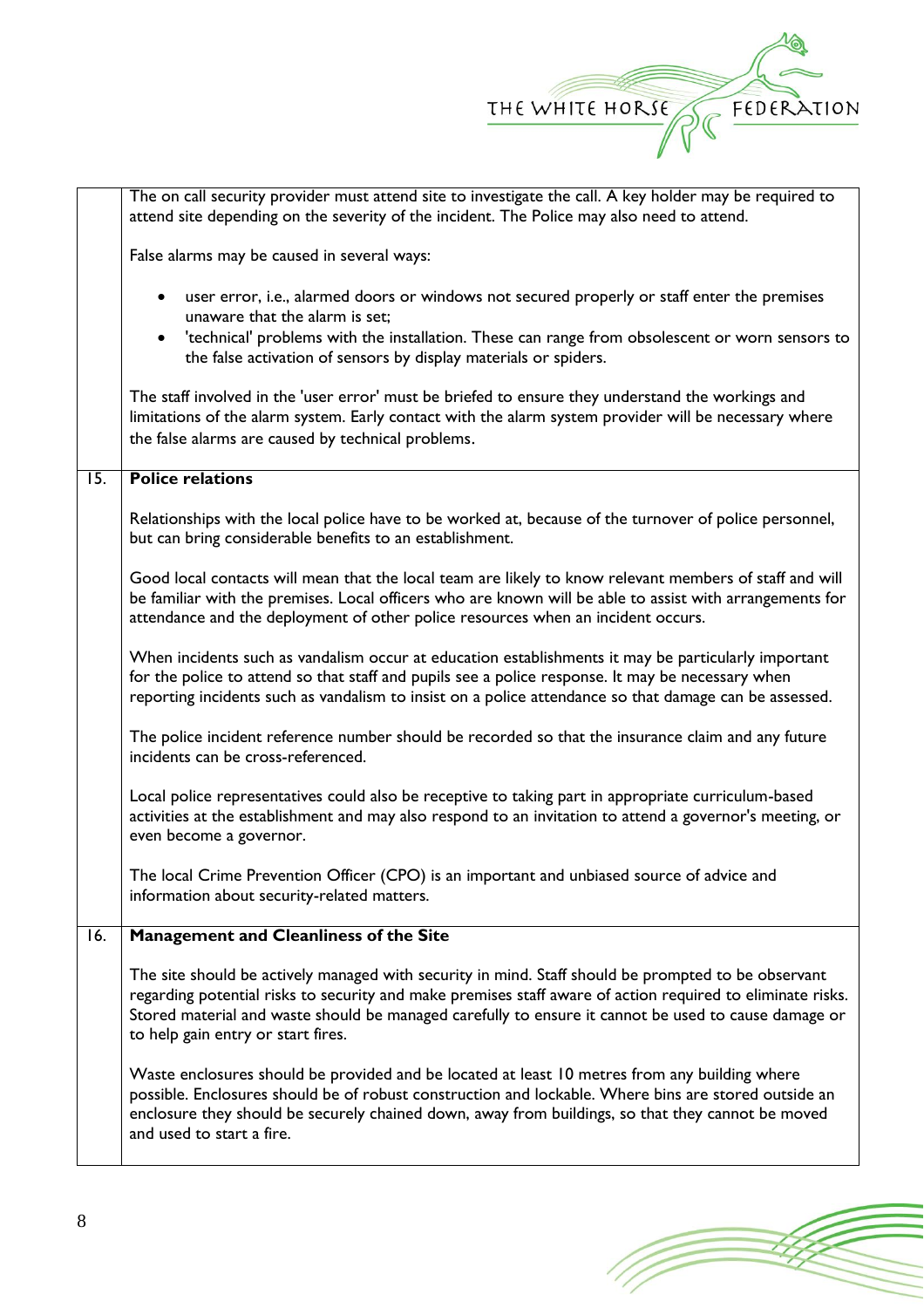

|                   | Rubbish and litter should not be allowed to accumulate on the site. Graffiti should be removed<br>immediately.                                                                                                                                                                                                                                                                                                                                                                                                                                                                                                         |  |  |
|-------------------|------------------------------------------------------------------------------------------------------------------------------------------------------------------------------------------------------------------------------------------------------------------------------------------------------------------------------------------------------------------------------------------------------------------------------------------------------------------------------------------------------------------------------------------------------------------------------------------------------------------------|--|--|
|                   |                                                                                                                                                                                                                                                                                                                                                                                                                                                                                                                                                                                                                        |  |  |
| 17.               | Lockdown                                                                                                                                                                                                                                                                                                                                                                                                                                                                                                                                                                                                               |  |  |
|                   | In the event of a significant physical threat to staff or pupils, each school will have a site specific lock<br>down routine. All external entrances to the school should be kept secure therefore the only way in is<br>via the front door past reception. In the event of a threat by an external force, staff should instigate the<br>lockdown routine by:                                                                                                                                                                                                                                                          |  |  |
|                   | Calling the police and notify the Principal or nominated officer immediately.<br>Activate the lockdown alarm is one is available<br>Notifying all staff – this may be by word of mouth or by whatever means are available.<br>$\bullet$<br>Notify the CEO as soon as possible. Contact WHF Central if unavailable.<br>$\bullet$<br>Staff and pupils return to class rooms ensuring all doors and windows are secure.<br>$\bullet$<br>Account for all pupils and staff as quickly as possible.<br>$\bullet$<br>Be ready to hide children under tables or behind units if the threat is severe or begins to<br>$\bullet$ |  |  |
|                   | escalate. Barricade internal doors to prevent access in extreme circumstances.<br>DO NOT use the fire alarm unless absolutely necessary as this will open all controlled access<br>$\bullet$<br>points.<br>Stay out of view of any attacker and remain quiet so as not to attract their attention.<br>$\bullet$<br>Communication to parents must be agreed by the CEO taking advice from the Police.<br>$\bullet$<br>All press communication must be directed to WHF Central.<br>$\bullet$                                                                                                                             |  |  |
|                   | Lockdown procedures should be tested regularly and recorded on HSF 26.1 Lock Down Drill Record                                                                                                                                                                                                                                                                                                                                                                                                                                                                                                                         |  |  |
| $\overline{18}$ . | <b>Business Continuity Plan</b>                                                                                                                                                                                                                                                                                                                                                                                                                                                                                                                                                                                        |  |  |
|                   | Each school will complete HSF 26.3 Business Continuity Management Plan and be familiar with the<br>document. This will enable the school to react and respond to a disruptive incident and maintain<br>delivery of critical activities during an incident. After the incident returning to normal activities resume<br>as quickly as possible.                                                                                                                                                                                                                                                                         |  |  |
| 19.               | <b>Key Security</b>                                                                                                                                                                                                                                                                                                                                                                                                                                                                                                                                                                                                    |  |  |
|                   | Each school will have a nominated person in charge of issuing keys and keeping a record of key issue<br>using HSF 26.4.                                                                                                                                                                                                                                                                                                                                                                                                                                                                                                |  |  |
|                   | Key holders will only be issued a key if it is essential to their role<br>If a staff member loses an issued key they must report it as soon as possible<br>$\bullet$<br>All keys must be returned on staff leaving job roll/school<br>$\bullet$                                                                                                                                                                                                                                                                                                                                                                        |  |  |
| 20.               | <b>Limitations of this Policy</b>                                                                                                                                                                                                                                                                                                                                                                                                                                                                                                                                                                                      |  |  |
|                   | The policy cannot anticipate all eventualities; therefore professional judgement should be used to<br>identify the appropriate course of action needed to protect those who are vulnerable and/or at risk.<br>This judgement should derive from multi-disciplinary team discussion rather than any one individual<br>where possible.                                                                                                                                                                                                                                                                                   |  |  |